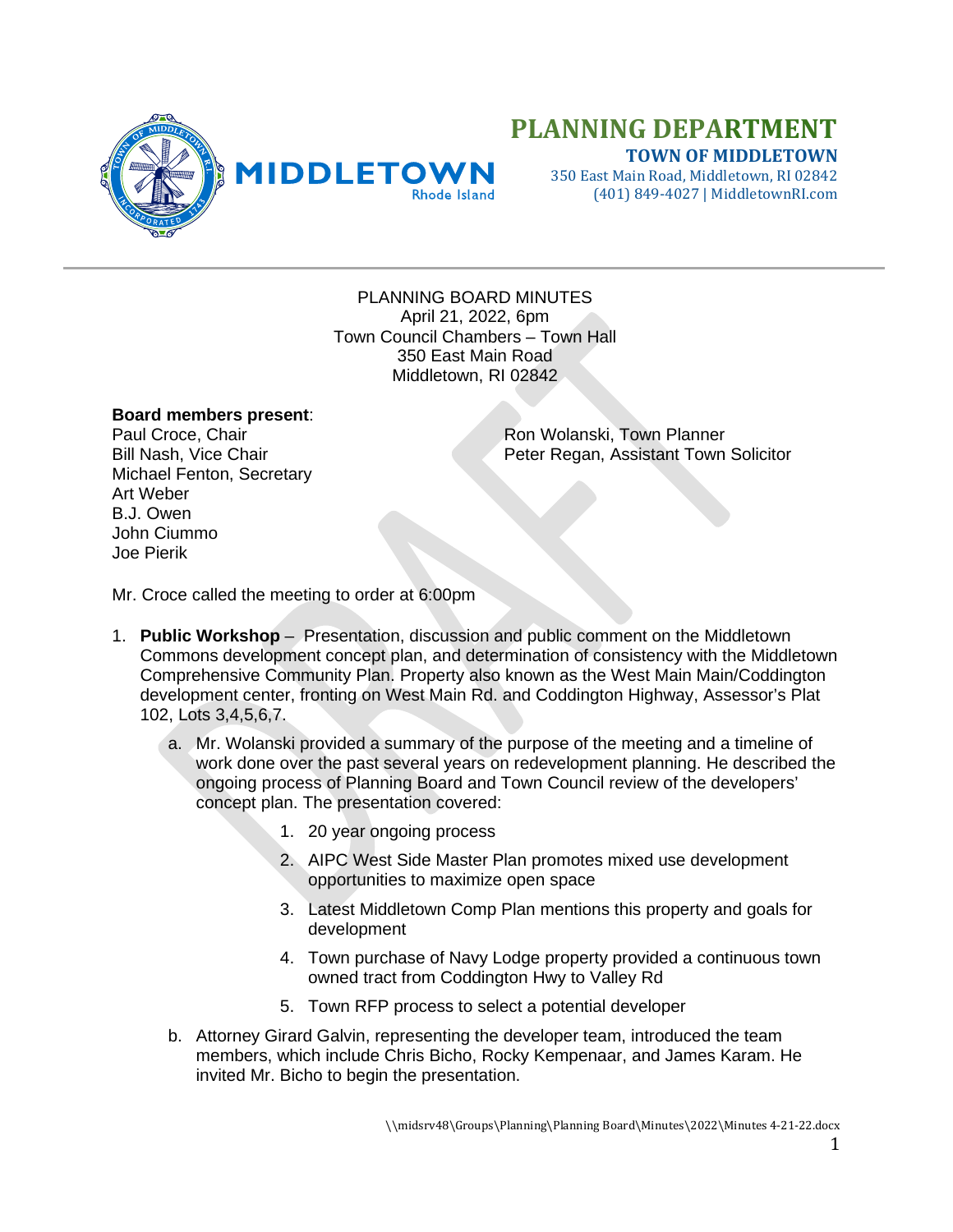- c. Mr. Bicho reviewed the major elements of the plan. He stated that the project has the potential to promote improvement of commercial properties in the surrounding area. The Town will determine if and how the project will proceed. The residential component of the project will include 150 apartments of various sizes, which will include affordable, work force, and market-rate units.
- d. Mr. Karam discussed the proposed hotel, which would include a total of 144 rooms including standard and extended-stay rooms. He noted the year-round demand, in part resulting from Navy personnel participating in training at Naval Station Newport. It is better for the private sector to provide the needed lodging, resulting in real estate and room tax revenue. Lodging on the base generates no tax revenue.
- e. Mr. Karam discussed the anticipated revenue to the Town from the proposed development of \$1.1 million per year, including the land lease, real estate taxes, and room and meals taxes.
- f. Mr. Galvin introduced land use planning expert, Paige Bronk. Mr. Bronk described how the concept follows the Middletown Comprehensive Community Plan.
- g. Mr. Galvin introduced traffic engineer Jeffery Dirk, who attended remotely via Zoom. Mr. Dirk stated that the mixed-use concept will limit the adverse traffic impact of developing the site. The developer team also expects to provide traffic mitigation measures in cooperation with the Town and RIDOT. Extensive traffic study will be required in order for the project to proceed.
- h. With the developer team's presentation complete, Mr. Croce invited comments from Planning Board members.
- i. Mr. Weber stated that the project will contribute to the Town's financial stability. He noted that the ageing and declining population is having an adverse impact. Also to be considered is the need for a new library building and the need to be able to safely cross West Main Rd.
- j. Mr. Fenton asked about the expected demographics for the new apartments. Mr. Bicho responded that he expects interest from single people, young couples, and empty-nesters. The number of children is expected to be limited.
- k. Ms. Owen stated that change is a given, and it can be good or bad.
- l. Mr. Nash stated that there is lot of information to consider before the Board makes its recommendations to the Town Council. He discussed the hotel, community space needs and public transportation. There was discussion of the possible use of the abutting vacant Navy land. He noted previous discussions in town of a possible Fire Dept. substation to better serve the west side of town.
- m. Mr. Pierik discussed the need for a full traffic study and consideration of site constraints, such as the need for stormwater management. Landscaping is an important component. Mr. Bicho stated that site design and engineering, and details, such the size and location of the library and community space would be the next step in the process.
- n. Mr. Ciummo stated that affordable housing is a significant issue that the plan should address.
- o. Mr. Croce stated that the developer team appears ready to work with the Town. He questioned the need for an amphitheater and pool. The hotel should not be the focal point of the project, located at the corner of West Main and Coddington. The library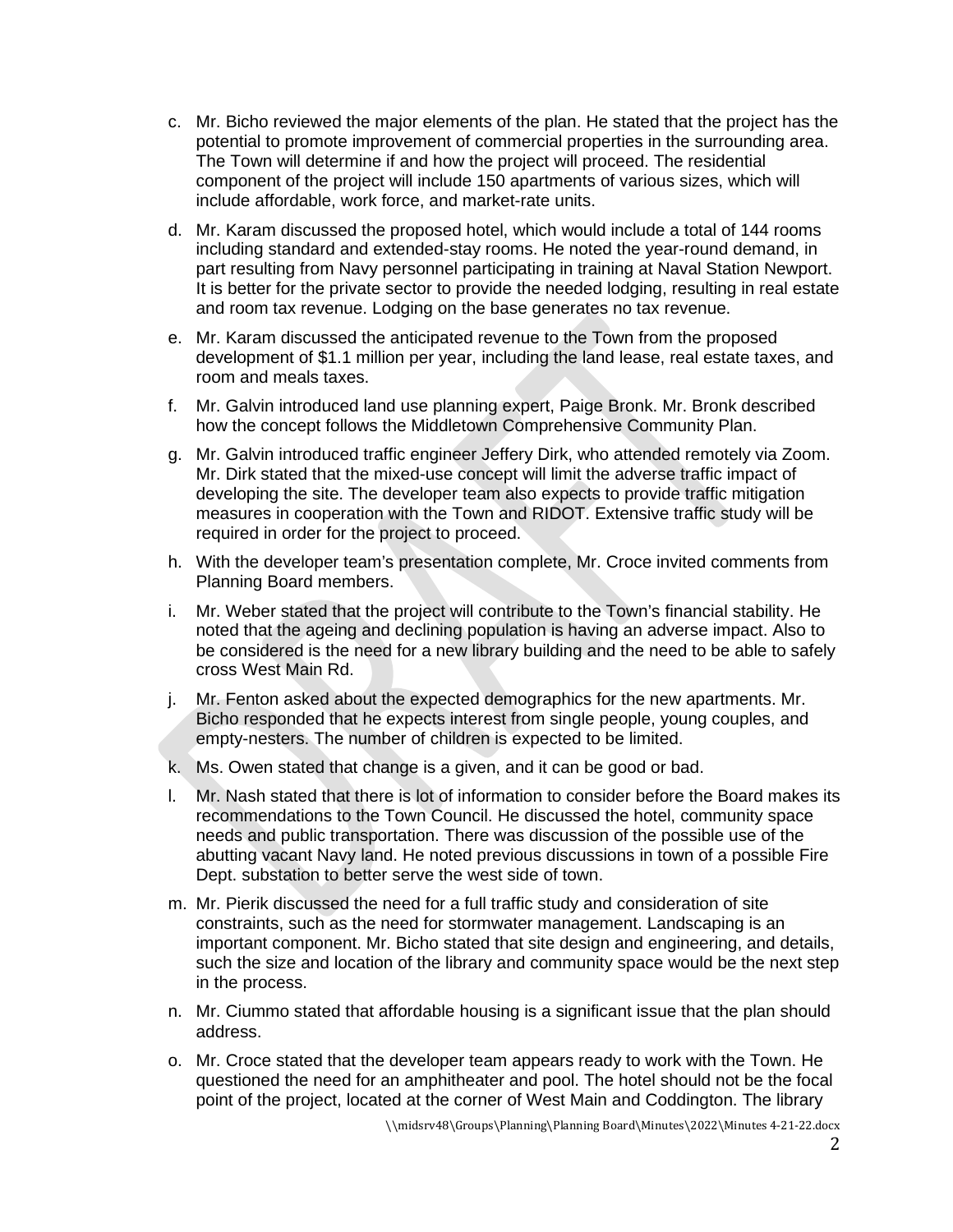or other community facility should have a prominent location. He emphasized that the development should emphasize the name "Middletown Commons" not "Hotel Name" Commons.

- p. Mr. Croce opened the meeting for public input.
- q. Valerie Gelb of 94 Shore Drive discussed the different levels of affordable housing. Workforce housing is proposed. She agreed with Mr. Croce that the hotel should not be the focal point of the development. Traffic concerns will need to be addressed.
- r. Karen Biastre of 207 Maple Ave. stated that she is member of the town's affordable housing committee. She stated that there are currently 13 hotels and inns on West Main Rd. Another hotel is not needed. An indoor recreation facility is needed since many have been lost over recent years.
- s. Mark Donahue of 600 Green End Ave. stated that he supports the redevelopment of the property, but a hotel is not preferred. Affordable and workforce housing is needed as well as a new library building.
- t. Jennifer Berrera of 59 Beacon Street discussed the income levels that define workforce housing. Lower cost housing is needed for service workers, though new market-rate housing will contribute to the overall lack of housing supply. She noted the high rate of student homelessness. Uses currently in the former JFK school, including childcare, will need to relocate. Recreation space in this area of town is also needed.
- u. Linda Finn of Compton View Drive stated that she is not in favor of a hotel at this location. The development should be a true town center that serves the needs of the community.
- v. Charles Earl of 6 Toni Lynn Terrace stated that the library should be located on the corner of West Main and Coddington. Consider allowing taller buildings. Consider structured parking.
- w. Karen Barbera of 36 Wolcott Ave. stated that the development will need to address stormwater management. More park and recreational space should be included, and the library should be connected to the open space. Consider orienting the bandshell to avoid late day sun glare for audience and performers. Outdoor lighting should be dark-sky compliant.
- x. Joe Pratt, Chairman of the Greater Newport Chamber of Commerce stated that the Chamber generally supports the proposed development, He cited the need for housing, the need for hotel rooms, and the good track record of the members of the developer team.
- y. Middletown resident Alan Bradley questioned how the proposed rents of the apartments can be determined at this point when development is 2-3 years away.
- z. Chuck Allott, executive director of the Aquidneck Land Trust, stated that ALT generally supports the development concept. Mixed-use development, with its increased residential density, is an innovative approach that helps take pressure off development in other areas where open space preservation is desired.
- aa. Carol Ann O'Connell who lives off West Main Road stated that ground-floor, singlestory housing for elderly is needed. A larger library is needed. A hotel, retail and restaurants are not needed.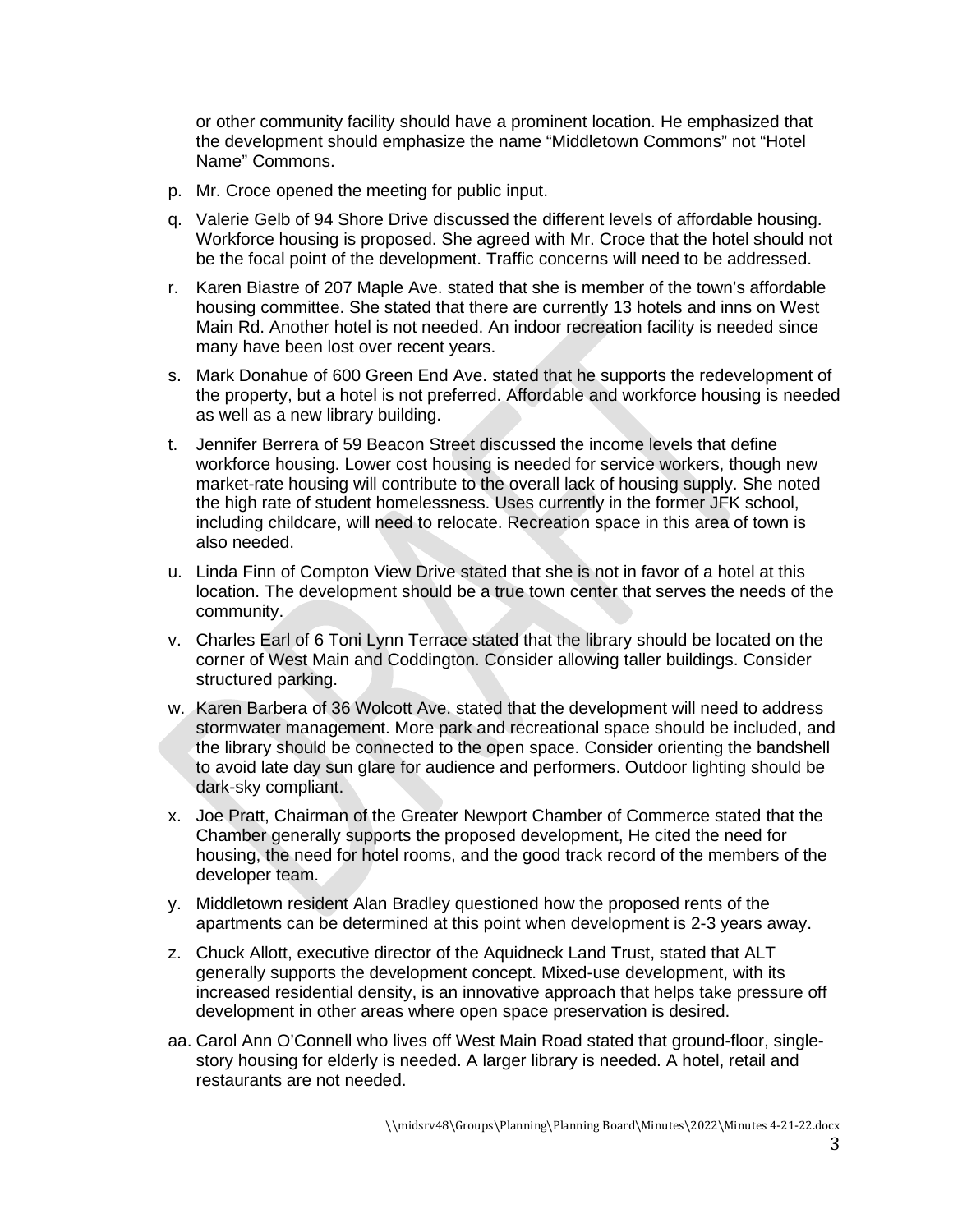- bb. Lori Bradley of 4 Barton Lane stated that she is concerned with the loss of recreation space and educational services currently provided in the JFK school building. She also questioned financial impact on town of public water and sewer capacity expansion.
- cc. Lori Verderosa of 426 Third Beach Road and director of the Middletown Prevention Coalition stated that a community center is needed to provide space for programs and activities for Middletown's youth.
- dd. Liana Fenton of 53 Berkeley Ave stated that there is a potential to increase the school-age population with 2 & 3-bedroom units. She discussed the current student homeless population. The library should be expanded and should include a STEM center. The traffic study should consider heavy traffic during the late afternoon.
- ee. Mike and Deborah Murphy of 102 Ridgewood Road stated that there are enough hotels in the area. Open space is needed, and the existing field is being used regularly. A new library building is not needed. They have concerns with traffic impacts and the proposed drive-thru uses. Their street is currently used as a cutthrough. Stormwater runoff and flooding is a concern.
- ff. Antone Viveiros of 45 Bayview Park stated that he has concerns about traffic impacts from the development. Regarding Mr. Nash's reference to a possible Fire Dept. substation, he stated that the cost of staffing a substation would not be justified. Recreational space is needed – where do children play when Pottsy Field is gone?
- gg. Kim Blass of 111 Compton View Drive stated that the Town should not be providing a hotel to accommodate the Navy's lodging needs. The library or community center should be located on the corner of West Main and Coddington. The plan does meet the community's needs.
- hh. Michael Cunningham of 21 Alston Ave. stated that he generally supports the proposed development. Concerns over the hotel and traffic impacts of the development are justified. He suggested that a center turn lane on West Main Road could help traffic flow. Undergrounding utilities in the area and a pedestrian crossing for West Main Road should be considered.
- ii. Sarah Gauch of 18 Donald Drive stated that she is chair of the Middletown Library Board of Trustees. The library needs a new building, but it should be bigger than proposed in the current plan. The library should be in a more prominent location on the site. Indoor community recreation space is also needed. She expressed concern over soil conditions on the property and stated that a bank with a drive-thru is not needed.
- jj. Alex Schofield of Maple Ave. stated that it appears that the proposed hotel would have modest sized rooms and would not have amenities, such as banquet facilities. Providing such facilities should be considered.
- kk. Dorothea Bantal of 92 Boulevard stated that she is a member of the Friends of the Library. She is concerned with the reduced size of the proposed library. She stated that the library should serve as a community center.
- ll. Deborah Murphy of 102 Ridgewood Road stated that improvement to the playground at Linden Park is needed.